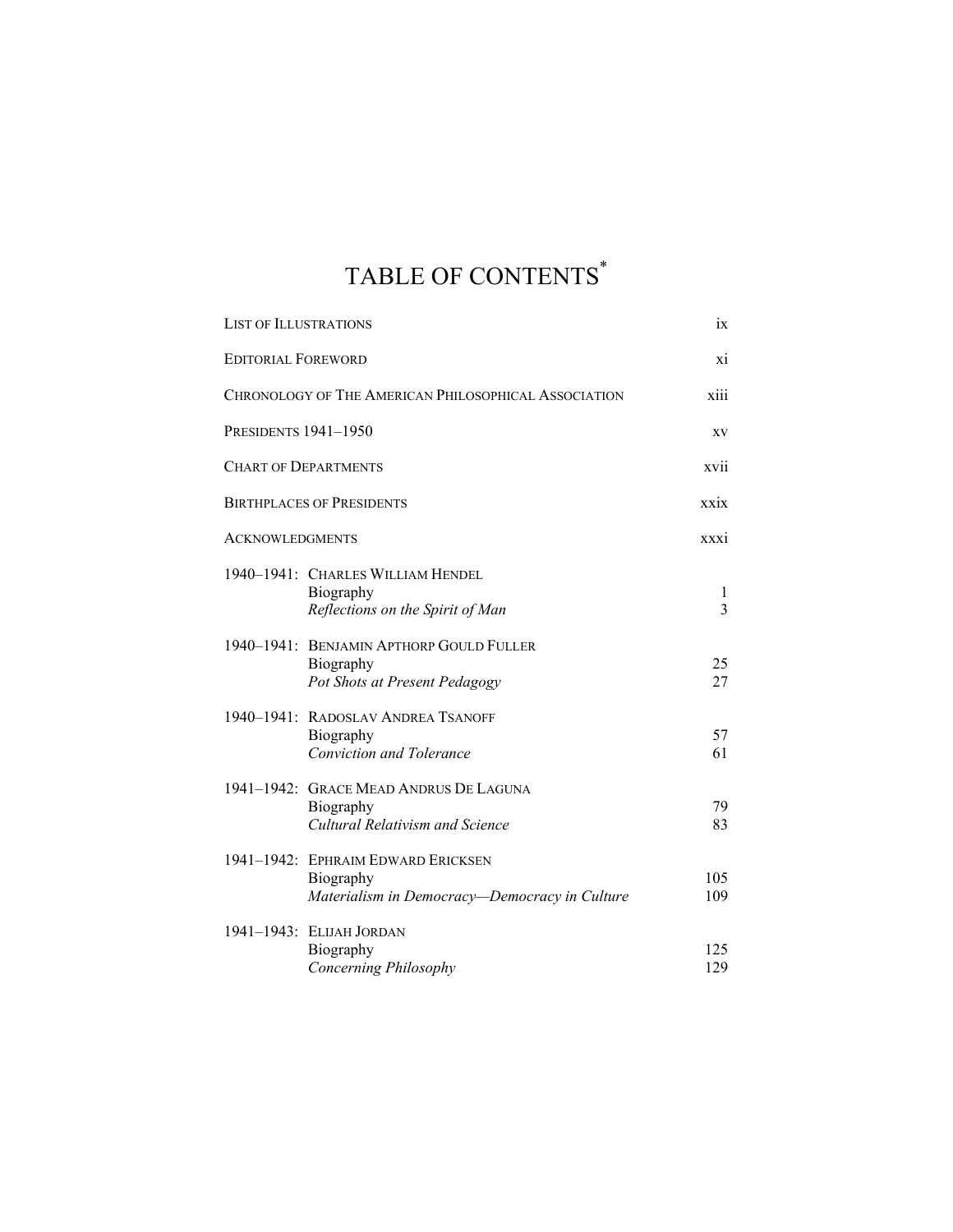vi *TABLE OF CONTENTS*

|           | 1942-1943: DONALD SAGE MACKAY<br>Biography<br>The Illusion of Memory                     | 145<br>149 |
|-----------|------------------------------------------------------------------------------------------|------------|
|           | 1942-1945: BRAND BLANSHARD<br>Biography<br><b>Current Strictures on Reason</b>           | 171<br>175 |
|           | 1943–1945: VICTOR FRITZ LENZEN<br>Biography<br>The Concept of Reality in Physical Theory | 197<br>201 |
|           | 1945-1946: WILLIAM RAY DENNES<br>Biography<br>Conflict                                   | 221<br>225 |
|           | 1945-1946: WILLIAM KELLEY WRIGHT<br>Biography<br>The End of the Day                      | 253<br>255 |
|           | 1943-1944: DANIEL SOMMER ROBINSON<br>Biography<br>A Philosophy for the Atomic Age        | 275<br>277 |
|           | 1944-1945: GEORGE PERRIGO CONGER<br>Biography<br>Method and Content in Philosophy        | 299<br>301 |
|           | 1946-1947: KATHARINE EVERETT GILBERT<br>Biography<br>Recent Poets on Man and His Place   | 319<br>321 |
| 1946-1947 | <b>EVERETT JOHN NELSON</b><br>Biography<br>A Defense of Substance                        | 347<br>349 |
| 1945-1947 | <b>MARTEN TEN HOOR</b><br>Biography<br>The Role of the Philosopher                       | 367<br>371 |